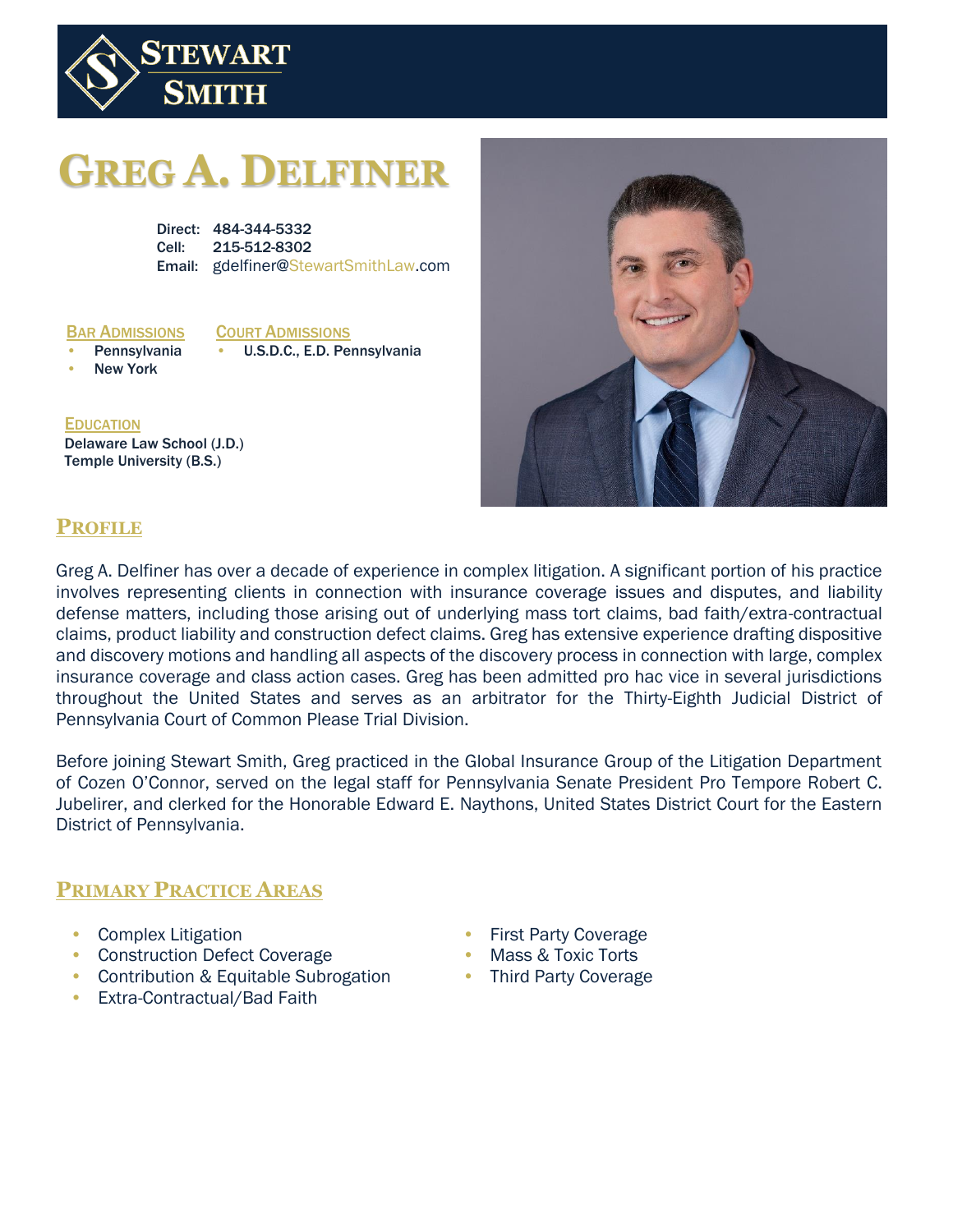# **AREAS OF FOCUS**

- Asbestos Liability Coverage
- CGL Insurance Coverage
- Excess & Primary Insurer Relations
- General Liability Coverage
- Long Tail Claims & Allocation
- Products Liability Coverage
- Punitive Damages
	- Umbrella & Excess Coverage

## **REPRESENTATIVE MATTERS**

Everest National Ins. Co., et al. v. Illinois Union Ins. Co., et al., County of Kings, New York (2017) – Stewart Smith obtained summary judgment for clients with respect to claims as to a duty to defend, compelling other insurers to defend Stewart Smith's insured clients as additional insureds under their respective policies, and to reimburse Stewart Smith's insurer client for past defense costs.

First Horizon National Corp. v. Houston Cas. Co., Western District of Tennessee (2017) – Stewart Smith obtained summary judgment for its client under a Blended Risk Insurance Program totaling \$75 million, with a finding that the insurers properly denied coverage under their policies because the underlying claim against the insured did not fall within the applicable policy period, and, even if it did, the insured failed to give proper notice of the Claim. The Court also concluded that the insured's bad faith claim failed, and dismissed all claims in the matter with prejudice.

R.T. Vanderbilt Co., Inc. v. Hartford Accident & Indemnity Co., et al., Connecticut Superior Court, Judicial District of Waterbury, Complex Litigation Dep't, No. X02-UWYCV-07-5016321 (assisted lead trial counsel for 28 insurers in insurance coverage declaratory judgment and breach of contract action involving underlying asbestos, silica and talc-related claims)

In re Human Tissue Products Liability Litigation, United States District Court, District of New Jersey, No. 2:06- cv-00135 (assisted national and coordinating counsel for over four years in the successful defense of an allograft manufacturer in a complex mass tort claim arising out of the FDA's recall of bone allograft tissue involving more than 1,000 plaintiffs nationwide in multiple state and federal jurisdictions; summary judgment granted for lack of general causation)

#### **PROFESSIONAL MEMBERSHIPS & AFFILIATIONS**

- New York Bar Association
- Pennsylvania Bar Association
- Philadelphia Bar Association
- Montgomery County Bar Association
- Defense Research Institute
- Insurance Society of Philadelphia

# **NEWS, HONORS, & MORE …**

# **HONORS**

Philadelphia VIP – May 2013 Volunteer of the Month